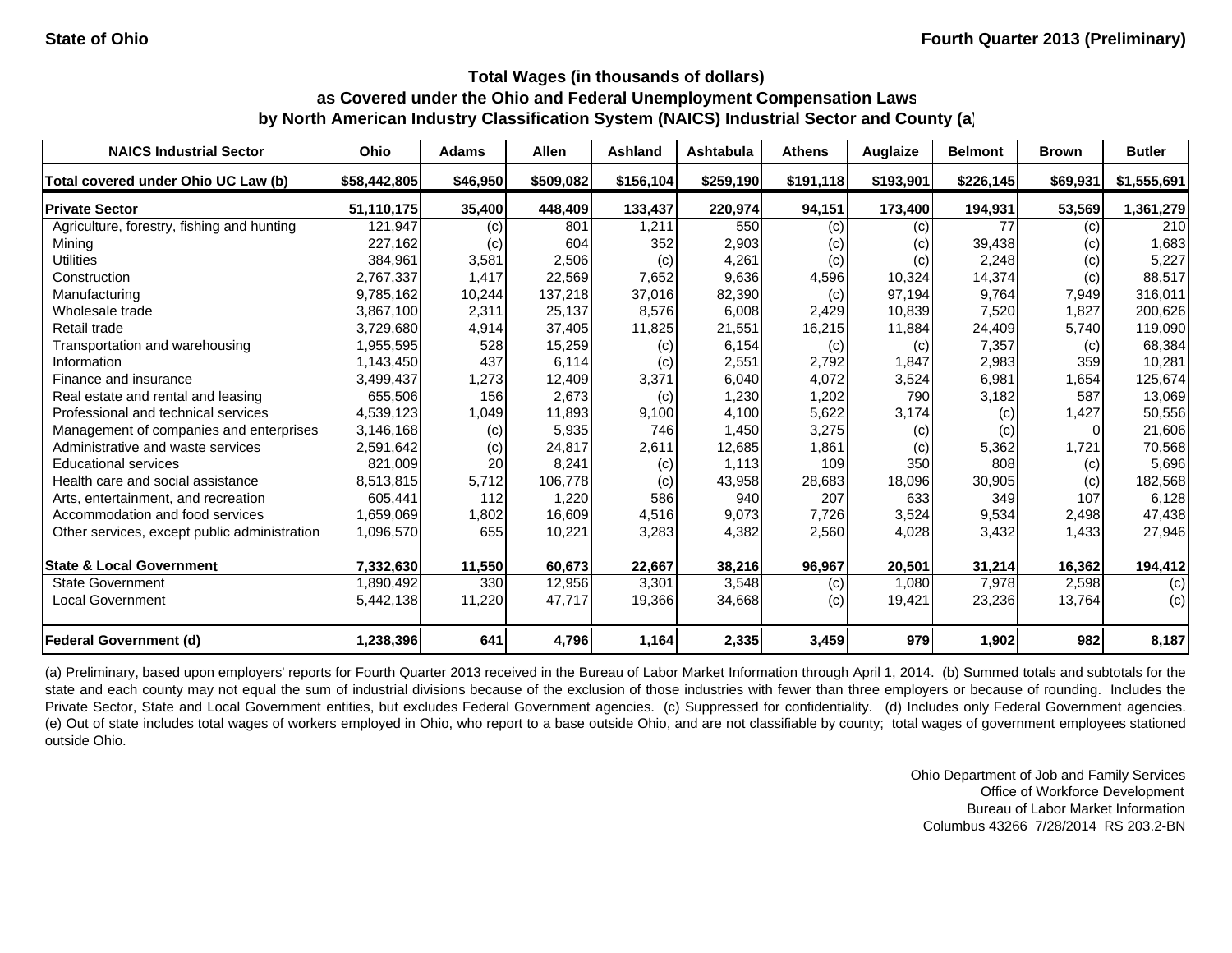| <b>NAICS Industrial Sector</b>               | Carroll  | Champaign | <b>Clark</b> | <b>Clermont</b> | <b>Clinton</b> | <b>Columbiana</b> | <b>Coshocton</b> | <b>Crawford</b> | Cuyahoga    | <b>Darke</b> |
|----------------------------------------------|----------|-----------|--------------|-----------------|----------------|-------------------|------------------|-----------------|-------------|--------------|
| Total covered under Ohio UC Law (b)          | \$63,608 | \$105,335 | \$444,412    | \$547,035       | \$153,683      | \$263,183         | \$101,607        | \$117,248       | \$9,156,287 | \$166,595    |
| <b>Private Sector</b>                        | 56,449   | 89,123    | 380,335      | 472,113         | 134,492        | 224.809           | 88,739           | 100,462         | 8,210,858   | 148,643      |
| Agriculture, forestry, fishing and hunting   | 114      | (c)       | 2,881        | (c)             | (c)            | 1,015             | 788              | (c)             | 1.313       | (c)          |
| Mining                                       | 3,292    | (c)       | 859          | (c)             | (c)            | 1,882             | 818              | (c)             | 6,137       | (c)          |
| <b>Utilities</b>                             | 751      | (c)       | (c)          | 8,122           | (c)            | 2,462             | 7,168            | (c)             | 27,623      | 1,067        |
| Construction                                 | 12,685   | 2,713     | 12,646       | 32,650          | 2,901          | 16,026            | 2,470            | 4,048           | 336,809     | 12,759       |
| Manufacturing                                | 14,716   | 51,036    | 85,384       | 72,509          | 43,819         | 68,402            | 32,488           | 32,847          | 1,157,373   | 51,981       |
| Wholesale trade                              | 2,818    | 6,182     | (c)          | 41,909          | (c)            | 11,681            | 1,324            | 6,129           | 596,230     | 8,341        |
| Retail trade                                 | 4,993    | 5,906     | 32,640       | 59,621          | 9,355          | 26,652            | 7,033            | 7,592           | 434,210     | 11,643       |
| Transportation and warehousing               | 4,006    | (c)       | 34,898       | 26,574          | 29,928         | 10,950            | 2,643            | (c)             | 255,386     | 10,978       |
| Information                                  | (c)      | 736       | 2,601        | 22,284          | 2,430          | 1,301             | 546              | 274             | 204.089     | 752          |
| Finance and insurance                        | 918      | 2,087     | 30,986       | 42,725          | 4,825          | 5,903             | 2,578            | 8,426           | 772,608     | 7,316        |
| Real estate and rental and leasing           | 306      | 560       | 4,044        | 10,925          | 899            | 2,084             | 317              | 705             | 158,468     | 617          |
| Professional and technical services          | 1,376    | 3,830     | (c)          | 35,706          | 2,225          | 3,970             | (c)              | 5,325           | 931,309     | (c)          |
| Management of companies and enterprises      | $\Omega$ | (c)       | (c)          | 6,755           | 3,557          | 1,818             | (c)              | (c)             | 553,592     | (c)          |
| Administrative and waste services            | 2,592    | (c)       | 13,441       | 20,463          | 1,867          | 11,053            | 8,419            | (c)             | 408,059     | 3,449        |
| <b>Educational services</b>                  |          | (c)       | 7,424        | 3,252           | (c)            | 1,099             | 542              | (c)             | 194,021     | 225          |
| Health care and social assistance            | 4,030    | (c)       | 73,290       | 51,755          | (c)            | 43,606            | 13,891           | (c)             | 1,606,804   | 23,274       |
| Arts, entertainment, and recreation          | 217      | 430       | 1.710        | 3,286           | 166            | 668               | 306              | 275             | 175.170     | 666          |
| Accommodation and food services              | 2,132    | 2,027     | 15,529       | 21,480          | 3,890          | 8,021             | 2,364            | 3,013           | 224,519     | 2,816        |
| Other services, except public administration | 1,074    | 1,202     | 16,278       | 11,125          | 2,000          | 6,218             | 1,492            | 1,835           | 167,138     | 2,049        |
| <b>State &amp; Local Government</b>          | 7,159    | 16,212    | 64,077       | 74,922          | 19,191         | 38,374            | 12,868           | 16,786          | 945,429     | 17,952       |
| <b>State Government</b>                      | 354      | 536       | 1,678        | 6,965           | 1,704          | 4,124             | 498              | 1,731           | 63,926      | 437          |
| <b>Local Government</b>                      | 6,805    | 15,676    | 62,399       | 67,957          | 17,487         | 34,250            | 12,370           | 15,055          | 881,503     | 17,515       |
| <b>Federal Government (d)</b>                | 455      | 698       | 7,432        | 4,076           | 1,885          | 8,540             | 777              | 983             | 260,362     | 1,126        |

(a) Preliminary, based upon employers' reports for Fourth Quarter 2013 received in the Bureau of Labor Market Information through April 1, 2014. (b) Summed totals and subtotals for the state and each county may not equal the sum of industrial divisions because of the exclusion of those industries with fewer than three employers or because of rounding. Includes the Private Sector, State and Local Government entities, but excludes Federal Government agencies. (c) Suppressed for confidentiality. (d) Includes only Federal Government agencies. (e) Out of state includes total wages of workers employed in Ohio, who report to a base outside Ohio, and are not classifiable by county; total wages of government employees stationed outside Ohio.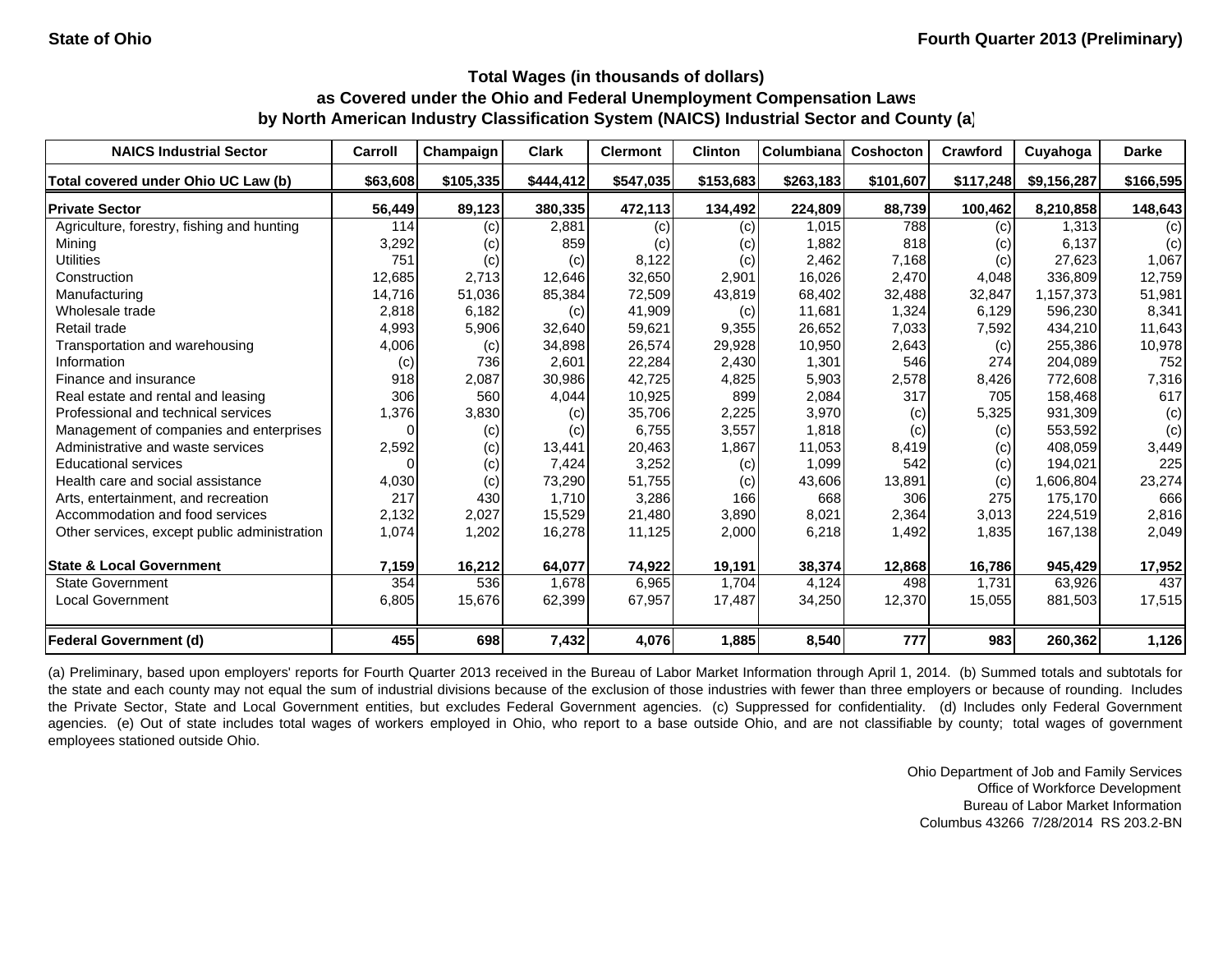| <b>NAICS Industrial Sector</b>               | <b>Defiance</b> | <b>Delaware</b> | Erie      | <b>Fairfield</b> | <b>Favette</b> | <b>Franklin</b> | <b>Fulton</b> | Gallia    | Geauga    | Greene    |
|----------------------------------------------|-----------------|-----------------|-----------|------------------|----------------|-----------------|---------------|-----------|-----------|-----------|
| Total covered under Ohio UC Law (b)          | \$156,979       | \$1,019,010     | \$319,586 | \$361,004        | \$90,274       | \$8,701,309     | \$162,945     | \$100,859 | \$338,961 | \$576,382 |
| <b>Private Sector</b>                        | 138,678         | 929,063         | 269,290   | 295,634          | 73,992         | 7.181.027       | 142,602       | 85,500    | 299,125   | 469,950   |
| Agriculture, forestry, fishing and hunting   | 667             | (c)             | (c)       | 658              | 866            | 3,617           | 1,843         | (c)       | (c)       | (c)       |
| Mining                                       |                 | (c)             | (c)       | 763              |                | 6,033           | (c)           | (c)       | (c)       | (c)       |
| <b>Utilities</b>                             | 103             | 2,939           | (c)       | 2,911            | (c)            | 52,241          | (c)           | 16,426    | (c)       | (c)       |
| Construction                                 | 4,557           | 36,124          | 10,169    | 21,623           | 2.719          | 334.397         | 8,553         | 2,265     | 26.142    | 18,169    |
| Manufacturing                                | 62,122          | 95,891          | 80,702    | 57,806           | 18,909         | 541,667         | 73,025        | 6,908     | 90,703    | 46,707    |
| Wholesale trade                              | 5,059           | 45,594          | 13,346    | 10,529           | (c)            | 443,080         | 10,269        | 900       | 30,869    | 14,907    |
| Retail trade                                 | 13,812          | 69,936          | 28,438    | 39,018           | 12,379         | 536,244         | 10,202        | 8,332     | 27,966    | 58,185    |
| Transportation and warehousing               | 5,770           | 40,916          | (c)       | 7,494            | 9,985          | 447,835         | (c)           | 3,985     | (c)       | (c)       |
| Information                                  | 1,933           | 14,910          | 2,444     | 2,912            | 437            | 261,067         | 771           | 726       | 1,515     | 9,872     |
| Finance and insurance                        | 7,224           | 99,392          | 8,918     | 7,467            | 4,568          | 801,378         | 2,703         | 4,353     | 9.688     | 20,854    |
| Real estate and rental and leasing           | 459             | 8,252           | 2,326     | 2,998            | 477            | 125,834         | 485           | 308       | 2,200     | 3,400     |
| Professional and technical services          | 3,206           | 114,924         | 6,780     | 12,304           | 1,267          | 870,879         | (c)           | (c)       | 16,503    | 147,542   |
| Management of companies and enterprises      | 942             | (c)             | 2,451     | 3,413            | (c)            | 510,146         | (c)           | (c)       | 3,039     | 3,901     |
| Administrative and waste services            | 3,932           | (c)             | 7,321     | 28,851           | 1,353          | 457,501         | 2,984         | 2,032     | 16.748    | 20,289    |
| <b>Educational services</b>                  | (c)             | 9,863           | 1,616     | 1,842            | (c)            | 129,979         | 267           | (c)       | 4.708     | 15,187    |
| Health care and social assistance            | (c)             | 72,664          | 50,713    | 66,638           | (c)            | 1,137,953       | 16,472        | (c)       | 37,770    | 60,317    |
| Arts, entertainment, and recreation          | 263             | 14,153          | 15.647    | 1,626            | 441            | 74,571          | 958           | 100       | 2,184     | 3,523     |
| Accommodation and food services              | 4,097           | 39,529          | 20,305    | 17,273           | 3,465          | 259,918         | 3,589         | 3,397     | 7,692     | 25,930    |
| Other services, except public administration | 2,939           | 15,096          | 4,599     | 9,510            | 853            | 186,688         | 1,754         | 1,913     | 9,176     | 7,513     |
| <b>State &amp; Local Government</b>          | 18,301          | 89,947          | 50,296    | 65,370           | 16,282         | 1,520,282       | 20,343        | 15,359    | 39,836    | 106,432   |
| <b>State Government</b>                      | 919             | 7,864           | 11,134    | 8,924            | 446            | 843,475         | 1,122         | 3,860     | 3,027     | (c)       |
| <b>Local Government</b>                      | 17,382          | 82,083          | 39,162    | 56,446           | 15,836         | 676,807         | 19,221        | 11,499    | 36,809    | (c)       |
| Federal Government (d)                       | 938             | 2,822           | 5,092     | 3,153            | 566            | 202,906         | 1,010         | 821       | 1,179     | 246,766   |

(a) Preliminary, based upon employers' reports for Fourth Quarter 2013 received in the Bureau of Labor Market Information through April 1, 2014. (b) Summed totals and subtotals for the state and each county may not equal the sum of industrial divisions because of the exclusion of those industries with fewer than three employers or because of rounding. Includes the Private Sector, State and Local Government entities, but excludes Federal Government agencies. (c) Suppressed for confidentiality. (d) Includes only Federal Government agencies. (e) Out of state includes total wages of workers employed in Ohio, who report to a base outside Ohio, and are not classifiable by county; total wages of government employees stationed outside Ohio.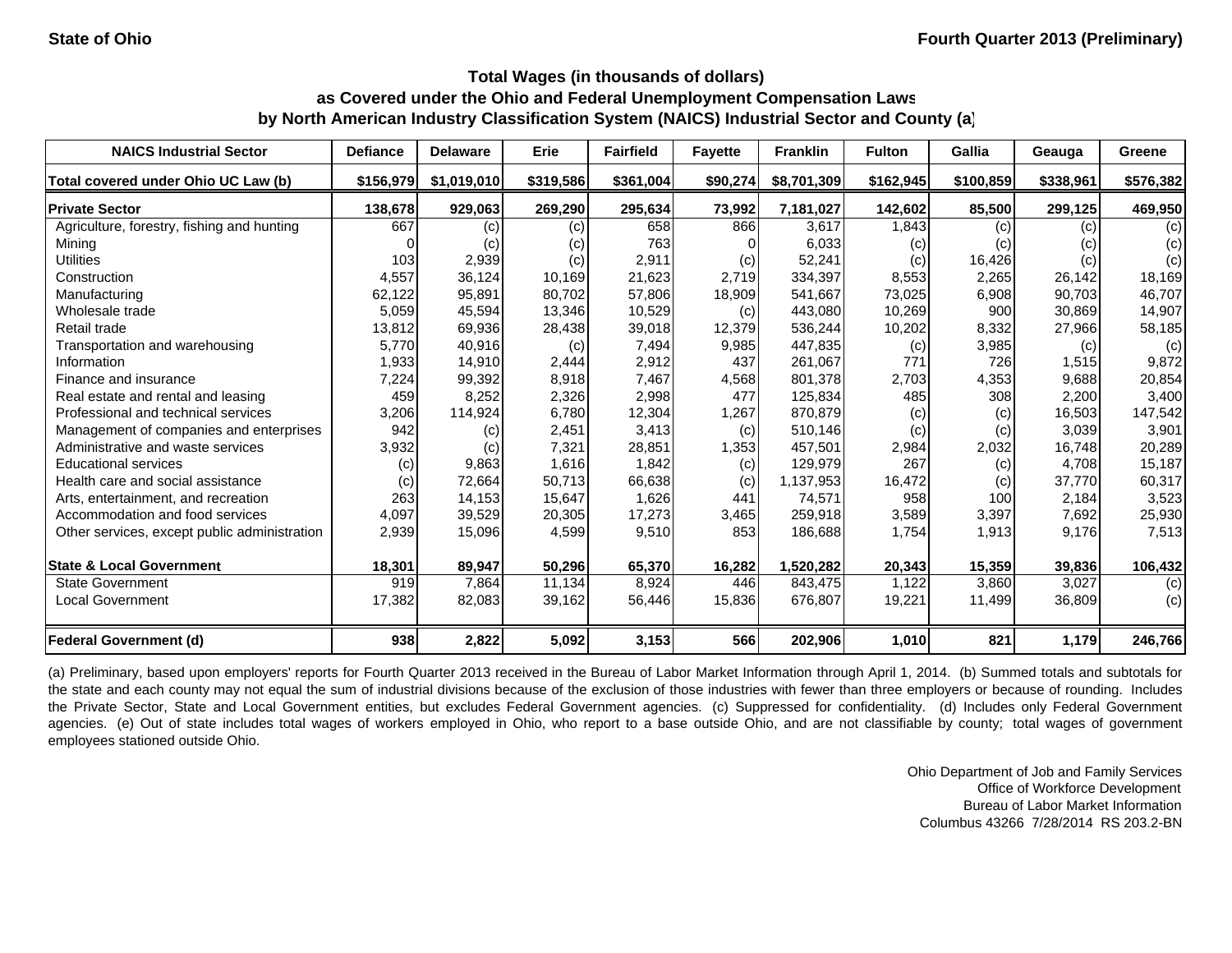| <b>NAICS Industrial Sector</b>               | <b>Guernsey</b>   | <b>Hamilton</b> | <b>Hancock</b> | <b>Hardin</b> | <b>Harrison</b> | Henry     | <b>Highland</b> | <b>Hocking</b> | <b>Holmes</b> | <b>Huron</b> |
|----------------------------------------------|-------------------|-----------------|----------------|---------------|-----------------|-----------|-----------------|----------------|---------------|--------------|
| Total covered under Ohio UC Law (b)          | \$139,695         | \$6,812,206     | \$472,485      | \$72,946      | \$44,318        | \$109,730 | \$84,528        | \$50,616       | \$160,371     | \$200,953    |
| <b>Private Sector</b>                        | 119,226           | 6.316.003       | 440,247        | 62,271        | 38,888          | 91,924    | 62,350          | 34,662         | 145.905       | 178,499      |
| Agriculture, forestry, fishing and hunting   | $\left( c\right)$ | 1,292           | (c)            | 2,062         | 77              | (c)       | 258             | (c)            | 1.376         | (c)          |
| Mining                                       | (C)               | 1,916           | (c)            |               | 10,102          | (c)       | 398             | (c)            | 1,368         | (c)          |
| <b>Utilities</b>                             | 985               | 24,706          | 1,696          | 835           | 1,614           | (c)       | 856             | (c)            | (c)           | (c)          |
| Construction                                 | 14,407            | 295,485         | 12,342         | 1,518         | 9,036           | 7,167     | 2,949           | 3,138          | 18,337        | 25,314       |
| Manufacturing                                | 35,217            | 839,610         | 144,459        | 24,856        | 4,835           | 47,328    | 22,459          | 9,878          | 61,816        | 69,270       |
| Wholesale trade                              | 4,372             | 433,429         | 20,933         | 3,783         | 2,863           | (c)       | 1,785           | 889            | 7,568         | (c)          |
| Retail trade                                 | 11,074            | 298,118         | 32,291         | 4,897         | 1,354           | 6,911     | 8,641           | 4,227          | 14,325        | 11,931       |
| Transportation and warehousing               | 3,130             | 124,744         | 27,864         | 2,308         | 1,076           | 4,982     | 1,969           | (c)            | (c)           | 9,191        |
| Information                                  | 673               | 156,718         | 3,573          | 353           | (c)             | 914       | 982             | 415            | 804           | 1,437        |
| Finance and insurance                        | 4,045             | 485,933         | 7,217          | 2,222         | (c)             | 2,945     | 4,295           | 2,281          | 4,050         | 5,012        |
| Real estate and rental and leasing           | 444               | 89,561          | 3,126          | 332           | (c)             | 492       | 381             | 647            | 401           | 967          |
| Professional and technical services          | 8,149             | 739,067         | 15,495         | 762           | 1,928           | (c)       | (c)             | 681            | 3,479         | 3,829        |
| Management of companies and enterprises      | (c)               | 894,846         | 70,875         | $\Omega$      | (c)             | (c)       | (c)             | $\Omega$       | 349           | (c)          |
| Administrative and waste services            | (c)               | 298,496         | 15,516         | 313           | (c)             | 1,178     | 1,106           | 720            | 9,380         | (c)          |
| <b>Educational services</b>                  | 249               | 97,444          | 10,612         | (c)           |                 | 120       | (c)             | 239            | (c)           | 1,092        |
| Health care and social assistance            | 21,221            | 1,070,399       | 52,100         | (c)           | 3,676           | 10,176    | (c)             | 5,047          | (c)           | 26,044       |
| Arts, entertainment, and recreation          | 157               | 181.099         | 818            | 138           | 142             | 114       | (c)             | 171            | 361           | 440          |
| Accommodation and food services              | 5,840             | 171,005         | 12,964         | 3,186         | 525             | 1,594     | (c)             | 3,414          | 4,567         | 4,150        |
| Other services, except public administration | 1,863             | 112,134         | 7,711          | 825           | (c)             | 1,632     | 1,034           | 1,149          | 1,797         | 2,969        |
| <b>State &amp; Local Government</b>          | 20,469            | 496,203         | 32,238         | 10,675        | 5,430           | 17,806    | 22,178          | 15,954         | 14,466        | 22,454       |
| <b>State Government</b>                      | 5,693             | 103,746         | 3.174          | 387           | 580             | 479       | 942             | 3,790          | 357           | 926          |
| <b>Local Government</b>                      | 14,776            | 392,457         | 29,064         | 10,288        | 4,850           | 17,327    | 21,236          | 12,164         | 14,109        | 21,528       |
| Federal Government (d)                       | 1,410             | 152,731         | 1,851          | 753           | 521             | 749       | 1,063           | 457            | 675           | 1,556        |

(a) Preliminary, based upon employers' reports for Fourth Quarter 2013 received in the Bureau of Labor Market Information through April 1, 2014. (b) Summed totals and subtotals for the state and each county may not equal the sum of industrial divisions because of the exclusion of those industries with fewer than three employers or because of rounding. Includes the Private Sector, State and Local Government entities, but excludes Federal Government agencies. (c) Suppressed for confidentiality. (d) Includes only Federal Government agencies. (e) Out of state includes total wages of workers employed in Ohio, who report to a base outside Ohio, and are not classifiable by county; total wages of government employees stationed outside Ohio.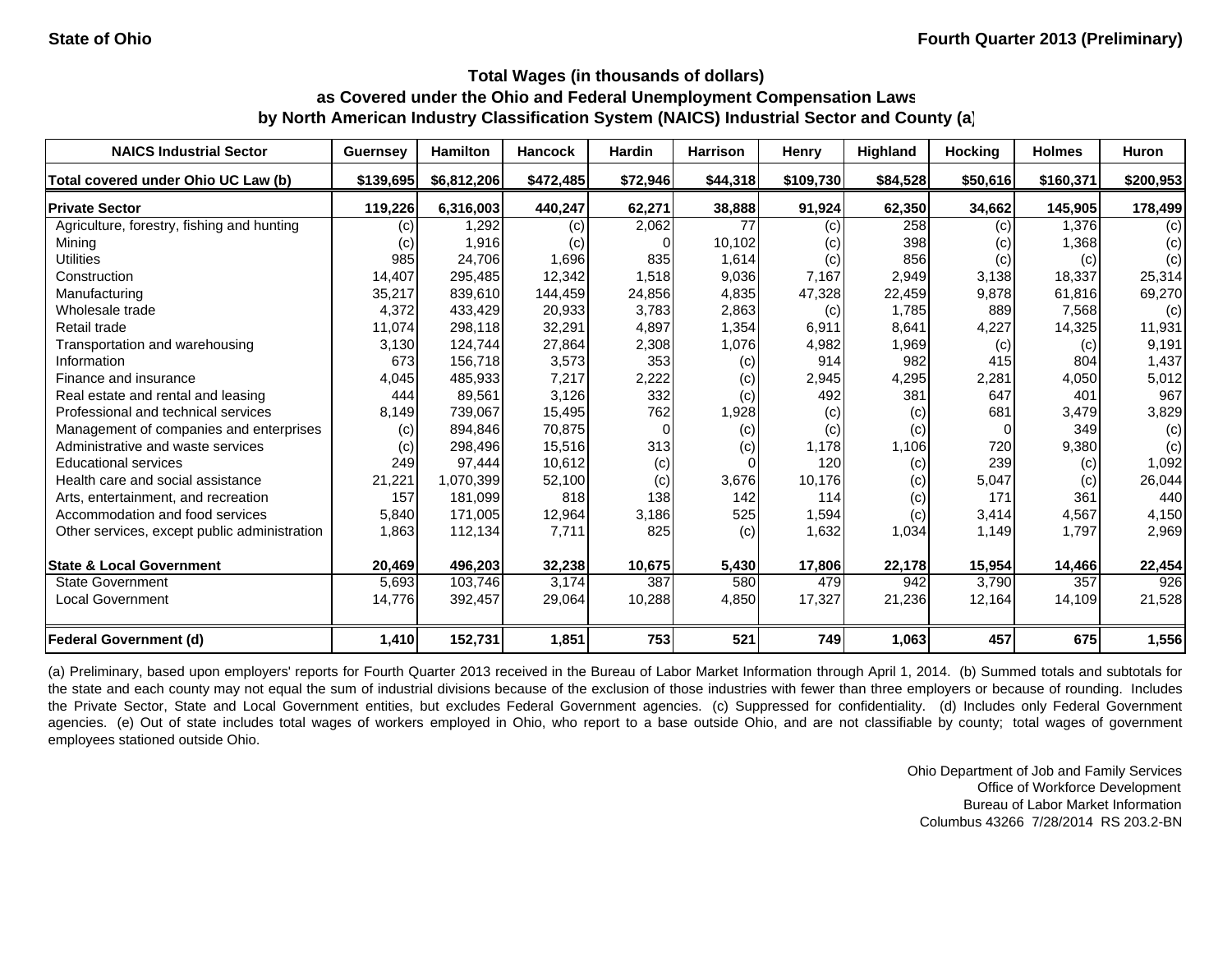| <b>NAICS Industrial Sector</b>               | <b>Jackson</b> | Jefferson | Knox      | Lake               | <b>Lawrence</b> | Licking   | Logan     | Lorain    | Lucas       | <b>Madison</b> |
|----------------------------------------------|----------------|-----------|-----------|--------------------|-----------------|-----------|-----------|-----------|-------------|----------------|
| Total covered under Ohio UC Law (b)          | \$86,435       | \$204,843 | \$209,489 | \$994,572          | \$95,461        | \$498,955 | \$215,928 | \$970,023 | \$2,258,841 | \$149,452      |
| <b>Private Sector</b>                        | 73,367         | 178,553   | 185,355   | 879,869            | 71,522          | 423,831   | 196,706   | 818,875   | 1,950,187   | 115,810        |
| Agriculture, forestry, fishing and hunting   | 420            | (c)       | 865       | 5.270              |                 | 4,837     | 739       | 5,929     | 2,026       | (c)            |
| Mining                                       | 1,672          | (c)       | 778       | 3,895              |                 | 1,494     | 411       | 442       | 2,336       | (c)            |
| <b>Utilities</b>                             | (c)            | 19,017    | 778       | 25,571             | 1,347           | 3,559     | 434       | 6,230     | 8,345       | (c)            |
| Construction                                 | 4,423          | (c)       | 9,322     | 51,076             | 11,547          | 29,099    | 7,303     | 50,123    | 120,916     | 4,235          |
| Manufacturing                                | 32,474         | 19,924    | 87,063    | 326,044            | 6,592           | 84,263    | 100,907   | 251,154   | 371,700     | 43,333         |
| Wholesale trade                              | 2,127          | 5,526     | 5,152     | 58,834             | 2,225           | 20,947    | 7,393     | 52,404    | 101,348     | (c)            |
| Retail trade                                 | 7,522          | 17,712    | 13,652    | 81,051             | 10,509          | 50,759    | 9,457     | 81,121    | 157,028     | 8,796          |
| Transportation and warehousing               | (c)            | 11,401    | 2,305     | 9,858              | 7,165           | 22,879    | 19,860    | 20,091    | 68,756      | 19,186         |
| Information                                  | 654            | 4,410     | 1,385     | 8,622              | 947             | 3,640     | 783       | 6,892     | 32,326      | 999            |
| Finance and insurance                        | 2,741          | 3,789     | 3,574     | 21,261             | 2,541           | 34,103    | 2,794     | 27,100    | 85,075      | 1,592          |
| Real estate and rental and leasing           | 452            | 1,849     | 731       | 7,854              | 661             | 3,066     | 1,489     | 6,192     | 28,007      | 412            |
| Professional and technical services          | 848            | 3,131     | 4,811     | 42,358             | 2,019           | (c)       | 6,090     | 36,007    | 142,729     | (c)            |
| Management of companies and enterprises      | 326            | 444       | 969       | 20,584             | 1,029           | (c)       | 1,899     | 29,733    | 80.728      | (c)            |
| Administrative and waste services            | 3,882          | 6,470     | 4,130     | 36,392             | 2,014           | 14,211    | 12,738    | 38,983    | 97,102      | 4,706          |
| <b>Educational services</b>                  | 186            | (c)       | 14,139    | 11,186             | 298             | 12,938    | 121       | 26,358    | 25,735      | (c)            |
| Health care and social assistance            | 10,306         | (c)       | 27,151    | 111,147            | 16,905          | 68,626    | 16,825    | 127,494   | 497,556     | (c)            |
| Arts, entertainment, and recreation          | 79             | 847       | 496       | 4,633              | 84              | 2,670     | (c)       | 3.607     | 19,996      | 190            |
| Accommodation and food services              | 2,521          | 5,686     | 5,327     | 31,738             | 3,600           | 18,130    | (c)       | 28,355    | 65,904      | 3,821          |
| Other services, except public administration | 1,484          | 4,041     | 2,726     | 22,493             | 2,040           | 8,870     | 3,507     | 20,662    | 42,575      | 1,368          |
| <b>State &amp; Local Government</b>          | 13,068         | 26,290    | 24,134    | 114,703            | 23,939          | 75,124    | 19,222    | 151,148   | 308,654     | 33,642         |
| <b>State Government</b>                      | 1,780          | 789       | 3,291     | $1,41\overline{4}$ | 2,527           | 10.762    | 827       | 13,643    | 107,659     | 16,531         |
| <b>Local Government</b>                      | 11,288         | 25,501    | 20,843    | 113,289            | 21,412          | 64,362    | 18,395    | 137,505   | 200,995     | 17,111         |
| <b>Federal Government (d)</b>                | 776            | 1,987     | 1,191     | 6,367              | 1,430           | 5,156     | 1,692     | 23,509    | 27,905      | 902            |

(a) Preliminary, based upon employers' reports for Fourth Quarter 2013 received in the Bureau of Labor Market Information through April 1, 2014. (b) Summed totals and subtotals for the state and each county may not equal the sum of industrial divisions because of the exclusion of those industries with fewer than three employers or because of rounding. Includes the Private Sector, State and Local Government entities, but excludes Federal Government agencies. (c) Suppressed for confidentiality. (d) Includes only Federal Government agencies. (e) Out of state includes total wages of workers employed in Ohio, who report to a base outside Ohio, and are not classifiable by county; total wages of government employees stationed outside Ohio.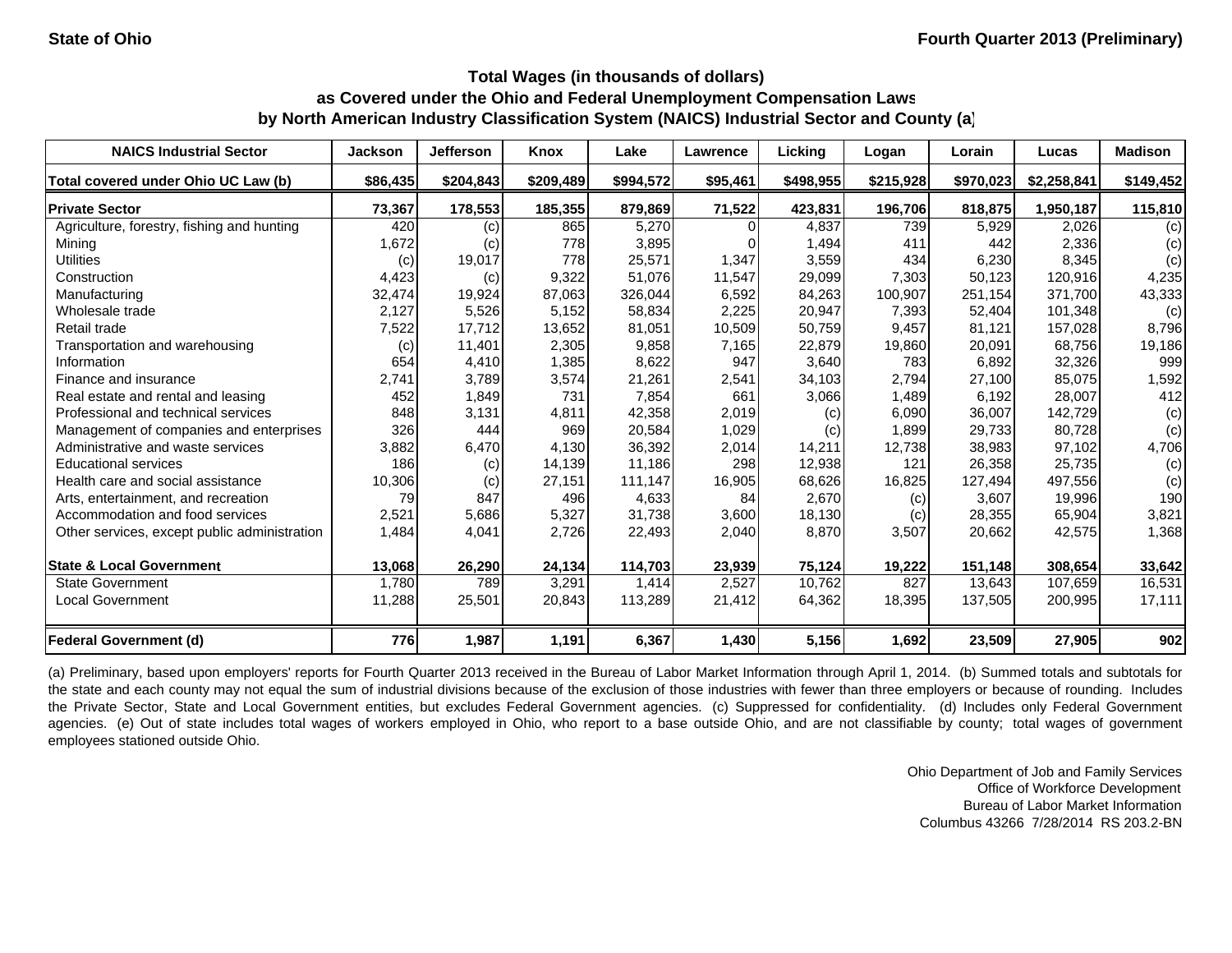| <b>NAICS Industrial Sector</b>               | <b>Mahoning</b> | <b>Marion</b> | <b>Medina</b> | Meigs    | <b>Mercer</b> | <b>Miami</b> | <b>Monroe</b>  | Montgomery  | Morgan   | <b>Morrow</b> |
|----------------------------------------------|-----------------|---------------|---------------|----------|---------------|--------------|----------------|-------------|----------|---------------|
| Total covered under Ohio UC Law (b)          | \$899,074       | \$223,901     | \$586,004     | \$24,436 | \$185,209     | \$392,555    | \$26,473       | \$2,674,442 | \$18,841 | \$43,133      |
| <b>Private Sector</b>                        | 771,453         | 186,591       | 516,679       | 16,329   | 162,394       | 344,890      | 21,289         | 2,371,352   | 13,764   | 30,013        |
| Agriculture, forestry, fishing and hunting   | 1,921           | (c)           | 1,209         | 147      | (c)           | (c)          | 112            | 4,431       | (c)      | (c)           |
| Mining                                       | 3,697           | (c)           | 417           | 1,477    | (c)           | (c)          | 2,676          | 313         | (c)      | (c)           |
| <b>Utilities</b>                             | 6,091           | 1,876         | (c)           | (c)      | (c)           | (c)          | (c)            | 18,829      | (c)      | (c)           |
| Construction                                 | 68,692          | 6,049         | 48,695        | 2,304    | 12.157        | 18.790       | 3,422          | 110.053     | 431      | 2,676         |
| Manufacturing                                | 115,061         | 66,299        | 114,493       | 1,135    | 78,764        | 132,688      | 3,776          | 356,309     | 5,181    | 12,088        |
| Wholesale trade                              | 65,994          | 9,090         | 47,506        | 330      | (c)           | (c)          | (c)            | 134,603     | (c)      | 1,308         |
| Retail trade                                 | 78,835          | 18,031        | 56,739        | 3,250    | 15,358        | 30,476       | 2,676          | 153,679     | 1,327    | 3,332         |
| Transportation and warehousing               | 34,282          | 5,835         | (c)           | (c)      | 9,734         | (c)          | 2,475          | 87,587      | 32       | (c)           |
| Information                                  | 12,919          | 6,711         | 3,664         | (c)      | 1,476         | 848          | 132            | 130,026     | 223      | 165           |
| Finance and insurance                        | 27,965          | 4,288         | 13,629        | 1,023    | 6,515         | 8,275        | 1,158          | 150,365     | (c)      | 755           |
| Real estate and rental and leasing           | 6,903           | 2,061         | 5,467         | 63       | 660           | 2,280        | 69             | 32,614      | (c)      | 326           |
| Professional and technical services          | 40,556          | 3,217         | 29,589        | (c)      | (c)           | (c)          | 368            | 217,401     | 174      | 720           |
| Management of companies and enterprises      | 16,368          | 1,637         | 50,915        | (c)      | (c)           | (c)          | $\overline{0}$ | 80,326      | (c)      | (c)           |
| Administrative and waste services            | 62,747          | 6,485         | 19,544        | 581      | 2,348         | 16,957       | 335            | 105,002     | (c)      | (c)           |
| <b>Educational services</b>                  | 5,753           | 271           | 2,389         | (c)      | (c)           | 1,269        | (c)            | 63,791      |          | (c)           |
| Health care and social assistance            | 168,921         | 43,241        | 61,037        | (c)      | (c)           | 37,788       | (c)            | 579,524     | 2,441    | (c)           |
| Arts, entertainment, and recreation          | 3,066           | 430           | 3,199         |          | 299           | 864          | (c)            | 12,028      | (c)      | 185           |
| Accommodation and food services              | 33,893          | 6,326         | 19,297        | 1,105    | 2,986         | 12,753       | (c)            | 81,689      | (c)      | 1,130         |
| Other services, except public administration | 17,790          | 3,438         | 10,113        |          | 3,399         | 7,398        | 545            | 52,781      | 156      | 672           |
| <b>State &amp; Local Government</b>          | 127,621         | 37,310        | 69,325        | 8,107    | 22,815        | 47,665       | 5,184          | 303,090     | 5,077    | 13,120        |
| <b>State Government</b>                      | 34,440          | 9,039         | 1,370         | 381      | 1,518         | 1,521        | 342            | 19,984      | 563      | 785           |
| <b>Local Government</b>                      | 93,181          | 28,271        | 67,955        | 7,726    | 21,297        | 46,144       | 4,842          | 283,106     | 4,514    | 12,335        |
| Federal Government (d)                       | 17,342          | 1,471         | 4,647         | 717      | 1,159         | 2,262        | 535            | 67,134      | 449      | 482           |

(a) Preliminary, based upon employers' reports for Fourth Quarter 2013 received in the Bureau of Labor Market Information through April 1, 2014. (b) Summed totals and subtotals for the state and each county may not equal the sum of industrial divisions because of the exclusion of those industries with fewer than three employers or because of rounding. Includes the Private Sector, State and Local Government entities, but excludes Federal Government agencies. (c) Suppressed for confidentiality. (d) Includes only Federal Government agencies. (e) Out of state includes total wages of workers employed in Ohio, who report to a base outside Ohio, and are not classifiable by county; total wages of government employees stationed outside Ohio.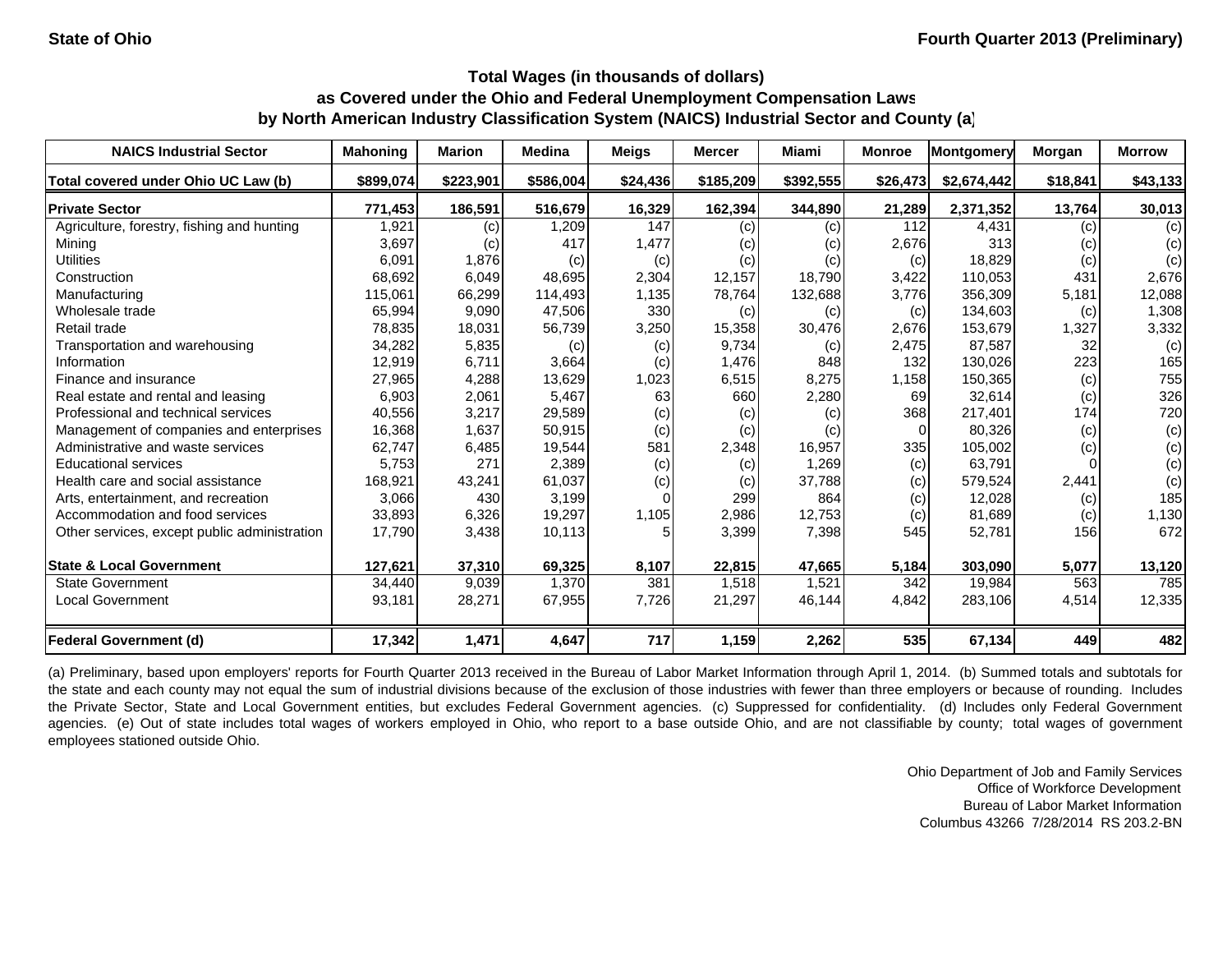| <b>NAICS Industrial Sector</b>               | <b>Muskingum</b> | <b>Noble</b> | <b>Ottawa</b> | <b>Paulding</b> | <b>Perry</b> | Pickaway  | <b>Pike</b> | Portage   | <b>Preble</b> | <b>Putnam</b> |
|----------------------------------------------|------------------|--------------|---------------|-----------------|--------------|-----------|-------------|-----------|---------------|---------------|
| Total covered under Ohio UC Law (b)          | \$289,240        | \$41,450     | \$123,633     | \$38,721        | \$50,325     | \$135,741 | \$104,129   | \$574,520 | \$88,372      | \$102,902     |
| <b>Private Sector</b>                        | 245,529          | 32,142       | 104,540       | 29,652          | 38,220       | 95,294    | 91,372      | 413,069   | 73,819        | 89,548        |
| Agriculture, forestry, fishing and hunting   | 134              | (c)          | (c)           | 4,075           | 138          | (c)       | (c)         | 1,086     | (c)           | (c)           |
| Mining                                       | 13,372           | 4,029        | (c)           | 155             | 2,471        | (c)       | (c)         | 2,865     | (c)           | (c)           |
| <b>Utilities</b>                             | 4,409            | 116          | (c)           | (c)             | 612          | (c)       | (c)         | (c)       | (c)           | (c)           |
| Construction                                 | 8,884            | 16,123       | 5,497         | 1.018           | 8,705        | 8,486     | 9,445       | 24,163    | 2,998         | 10,079        |
| Manufacturing                                | 35,414           | 2,345        | 30,511        | 13,150          | 8,727        | 35,040    | 6,489       | 137,822   | 39,624        | 44,331        |
| Wholesale trade                              | 9,120            | 986          | (c)           | 2,188           | 768          | (c)       | 2,643       | 60,054    | 3,239         | 4,973         |
| Retail trade                                 | 29,946           | 1,642        | 9,270         | 2,152           | 4,081        | 8,440     | 4,894       | 38,686    | 7,752         | 5,921         |
| Transportation and warehousing               | 14,401           | 806          | (c)           | (c)             | 539          | 3,070     | (c)         | (c)       | (c)           | (c)           |
| Information                                  | 5,020            | 113          | 632           | 117             | 258          | 1,206     | 291         | 3,710     | 178           | 567           |
| Finance and insurance                        | 8,970            | (c)          | 3,265         | 1,127           | 1,397        | 3,162     | 2,094       | 9,195     | 2,610         | 3,296         |
| Real estate and rental and leasing           | 1,985            | (c)          | 938           | 110             | 71           | 618       | 261         | 5,655     | 348           | 199           |
| Professional and technical services          | 7,806            | 1,042        | 2,072         | 289             | 825          | (c)       | (c)         | 19,815    | (c)           | 1,985         |
| Management of companies and enterprises      | 2,088            | (c)          | (c)           | $\Omega$        | 299          | (c)       | (c)         | 13,943    | (c)           | $\Omega$      |
| Administrative and waste services            | 6,666            | (c)          | (c)           | 538             | 1,400        | 4,139     | 40,397      | 15,581    | 1,841         | 2,537         |
| <b>Educational services</b>                  | 4,909            |              | 218           | (c)             | (c)          | 38        | 131         | 5,221     | (c)           | 488           |
| Health care and social assistance            | 72,705           | 1,678        | 13,067        | (c)             | (c)          | 14,323    | 13,447      | 31,569    | (c)           | 6,681         |
| Arts, entertainment, and recreation          | 1,414            | (c)          | 3,790         | (c)             | 67           | 387       | (c)         | 2,595     | 194           | 288           |
| Accommodation and food services              | 11,413           | (c)          | 5,820         | (c)             | 1,211        | 3,874     | (c)         | 17,021    | 2,783         | 1,679         |
| Other services, except public administration | 6,873            | 304          | 2,247         | 609             | 677          | 1,335     | 943         | 9,769     | 1,316         | 1,664         |
| <b>State &amp; Local Government</b>          | 43,711           | 9,308        | 19,093        | 9,069           | 12,105       | 40,447    | 12,757      | 161,451   | 14,553        | 13,354        |
| <b>State Government</b>                      | 3,146            | 5,526        | 1.799         | 317             | 449          | 15,939    | 868         | (c)       | 707           | 423           |
| <b>Local Government</b>                      | 40,565           | 3,782        | 17,294        | 8,752           | 11,656       | 24,508    | 11,889      | (c)       | 13,846        | 12,931        |
| <b>Federal Government (d)</b>                | 2,767            | 202          | 1,945         | 488             | 577          | 993       | 1,062       | 4,069     | 765           | 722           |

(a) Preliminary, based upon employers' reports for Fourth Quarter 2013 received in the Bureau of Labor Market Information through April 1, 2014. (b) Summed totals and subtotals for the state and each county may not equal the sum of industrial divisions because of the exclusion of those industries with fewer than three employers or because of rounding. Includes the Private Sector, State and Local Government entities, but excludes Federal Government agencies. (c) Suppressed for confidentiality. (d) Includes only Federal Government agencies. (e) Out of state includes total wages of workers employed in Ohio, who report to a base outside Ohio, and are not classifiable by county; total wages of government employees stationed outside Ohio.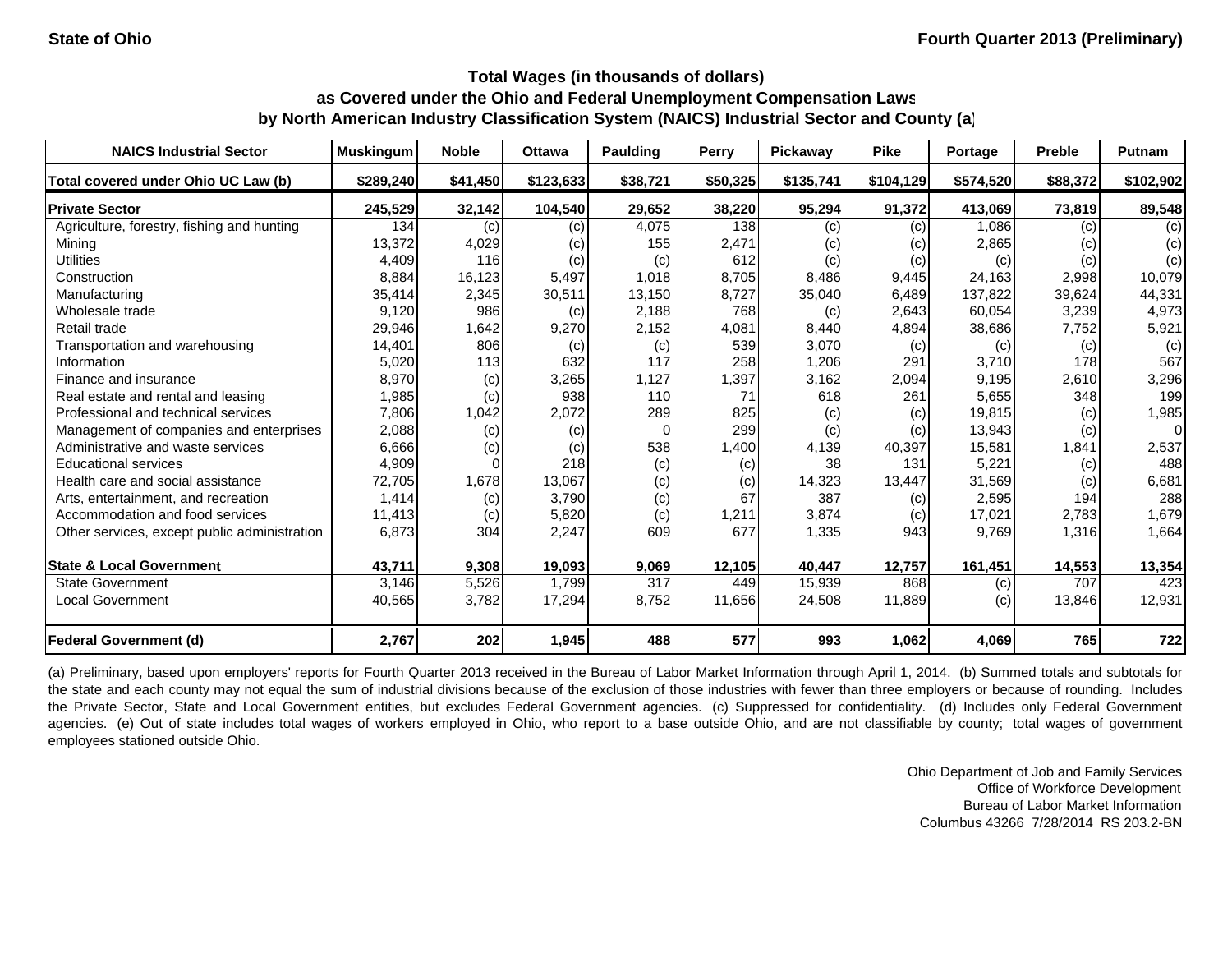| <b>NAICS Industrial Sector</b>               | <b>Richland</b> | <b>Ross</b> | <b>Sandusky</b> | <b>Scioto</b> | Seneca    | <b>Shelby</b> | <b>Stark</b> | <b>Summit</b> | <b>Trumbull</b> | <b>Tuscarawas</b> |
|----------------------------------------------|-----------------|-------------|-----------------|---------------|-----------|---------------|--------------|---------------|-----------------|-------------------|
| Total covered under Ohio UC Law (b)          | \$455,882       | \$253,477   | \$240,269       | \$199,204     | \$158,063 | \$322,447     | \$1,538,027  | \$2,929,846   | \$665,372       | \$310,954         |
| <b>Private Sector</b>                        | 382,873         | 205,164     | 210,976         | 151,571       | 134,738   | 299,770       | 1,364,170    | 2,616,957     | 573,659         | 268,114           |
| Agriculture, forestry, fishing and hunting   | (c)             | 401         | (c)             | (c)           | 653       | 1,105         | 3,415        | 288           | 1,019           | 1,250             |
| Mining                                       | (c)             | 208         | (c)             | (c)           | 1,790     |               | 11,032       | 1.707         | 1.119           | 10,590            |
| <b>Utilities</b>                             | (c)             | 3,272       | 1,009           | 1,527         | 1,775     | (c)           | 15,079       | 17,539        | 2,028           | 1,223             |
| Construction                                 | 25,726          | 6,131       | 11.488          | 7,302         | 11.732    | 20,770        | 96,724       | 125.090       | 30.358          | 17,613            |
| Manufacturing                                | 121,474         | 62,450      | 102,167         | 18,397        | 41,616    | 184,583       | 358,927      | 418,629       | 189,571         | 84,455            |
| Wholesale trade                              | 21,900          | 5,696       | 6,984           | 2,232         | 7,518     | 19,138        | 83,512       | 228,448       | 25,806          | 18,967            |
| Retail trade                                 | 38,771          | 21,219      | 16,652          | 18,253        | 13,944    | 12,724        | 117,773      | 203,318       | 61,625          | 26,203            |
| Transportation and warehousing               | (c)             | 7,664       | 6,782           | 4,149         | 6,079     | (c)           | 32,395       | 87,842        | 28,519          | 10,627            |
| Information                                  | 10,746          | 3,643       | 1,288           | 1,796         | 1,419     | 1,902         | 15,268       | 50,557        | 4,931           | 2,568             |
| Finance and insurance                        | 13,457          | 4,920       | 4,811           | 5,322         | 5,239     | 4,340         | 69,859       | 143,952       | 16,344          | 7,331             |
| Real estate and rental and leasing           | 2,681           | 761         | 3,038           | 1,779         | 323       | 1,114         | 14,022       | 26,171        | 6,441           | 2,109             |
| Professional and technical services          | 11,979          | 4,514       | 3,219           | 8,775         | (c)       | (c)           | 61,436       | 241,233       | 14,265          | 12,221            |
| Management of companies and enterprises      | 1,242           | 3,104       | 5,194           | 1,694         | (c)       | (c)           | 26,654       | 296,695       | 23,897          | 1,095             |
| Administrative and waste services            | 22,856          | 4,551       | 6,564           | 4,011         | 2,104     | 11,602        | 56,152       | 121,798       | 30,627          | 11,065            |
| <b>Educational services</b>                  | 2,157           | 807         | (c)             | 930           | 9,546     | (c)           | 23,395       | 26,292        | 2,353           | 690               |
| Health care and social assistance            | 70,880          | 63,553      | (c)             | 63,540        | 16,999    | (c)           | 285,371      | 476,342       | 99,241          | 41,539            |
| Arts, entertainment, and recreation          | 1,609           | 516         | 1,023           | 216           | 455       | 264           | 7,502        | 17,198        | 2,231           | 859               |
| Accommodation and food services              | 15,544          | 8,871       | 5,692           | 8,235         | 3,977     | 4,191         | 52,416       | 75,872        | 20,654          | 11,182            |
| Other services, except public administration | 7,413           | 2,882       | 4,142           | 3,175         | 2,916     | 3,804         | 33,237       | 57,988        | 12,630          | 6,526             |
| <b>State &amp; Local Government</b>          | 73,009          | 48,313      | 29,293          | 47,633        | 23,325    | 22,677        | 173,857      | 312,889       | 91,713          | 42,840            |
| <b>State Government</b>                      | 17,223          | 18,835      | 1,154           | 16,703        | 3,189     | 3,046         | 17,119       | 72,816        | 11,229          | 5,712             |
| <b>Local Government</b>                      | 55,786          | 29,478      | 28,139          | 30,930        | 20,136    | 19,631        | 156,738      | 240,073       | 80,484          | 37,128            |
| <b>Federal Government (d)</b>                | 7,646           | 23,858      | 1,214           | 2,044         | 1,386     | 800           | 12,899       | 30,225        | 6,338           | 3,100             |

(a) Preliminary, based upon employers' reports for Fourth Quarter 2013 received in the Bureau of Labor Market Information through April 1, 2014. (b) Summed totals and subtotals for the state and each county may not equal the sum of industrial divisions because of the exclusion of those industries with fewer than three employers or because of rounding. Includes the Private Sector, State and Local Government entities, but excludes Federal Government agencies. (c) Suppressed for confidentiality. (d) Includes only Federal Government agencies. (e) Out of state includes total wages of workers employed in Ohio, who report to a base outside Ohio, and are not classifiable by county; total wages of government employees stationed outside Ohio.